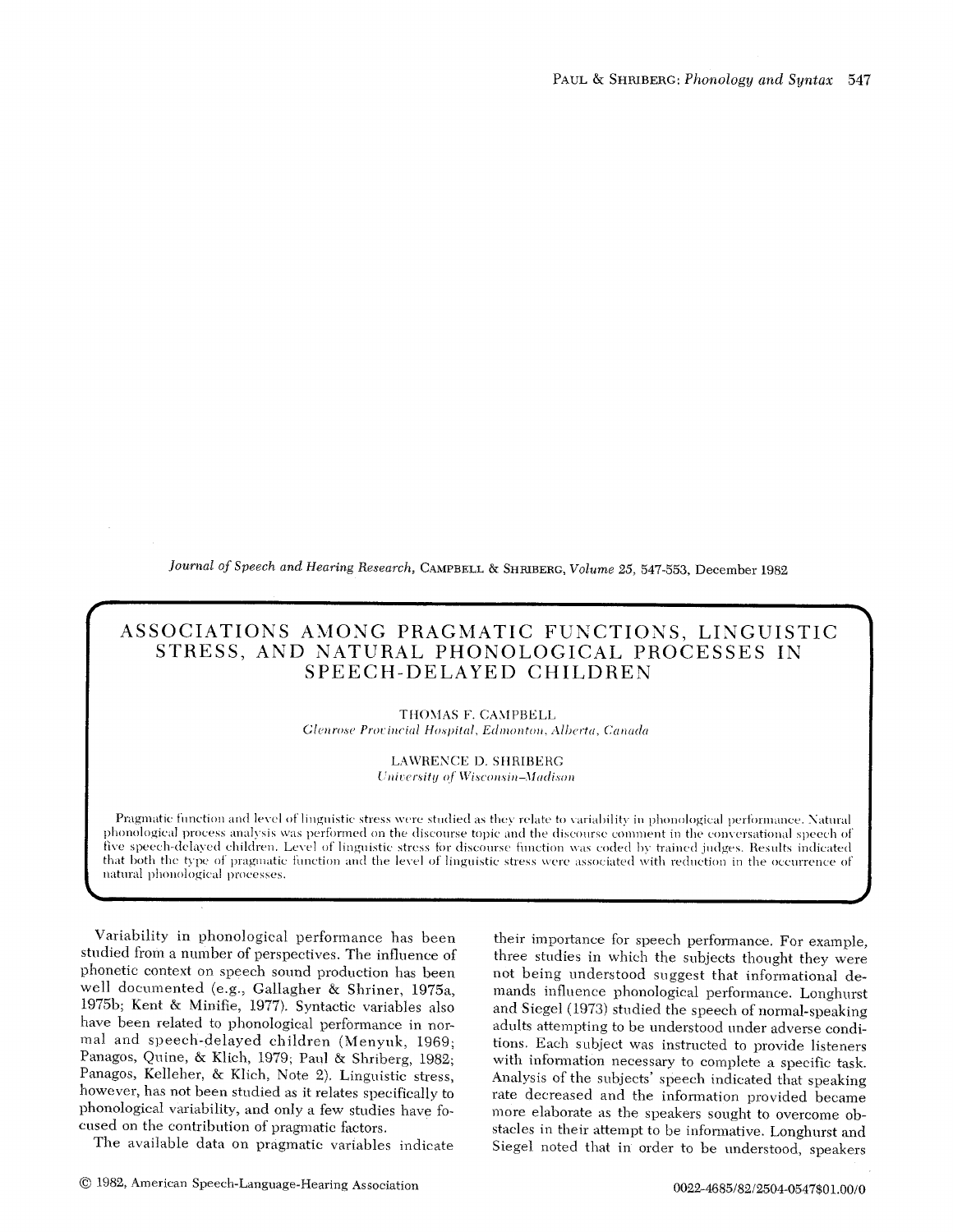used more effort and tried alternative speaking conventions, sneh as providing longer descriptions, speaking more slowly and using more redundant speech.

Gallagher (1977) examined the speech behaviors that occurred when normal-speaking children thought they were not being understood. During the collection of continuous speech samples, Gallagher and her associates intermittently asked individual children the question, "What?". As was the case in Longhurst and Siegel's investigation, the subjects frequently revised the linguistic form of their message, including phonetic revisions, when they thought they were not being understood.

Weiner and Ostrowski (1979) asked 15 speech-delayed preschoolers to name 45 pictures that contained their error sounds. Following each production the clinician asked the child, "Did you say (picture name)?" and then the clinician produced the picture name in one of three conditions. In the first condition the specific picture name was produced correctly; in a second condition the clinician gave an exact imitation of the child's error; in a third condition the clinician produced a misartieulation that was different from the child's error. Children responded by saying *"'yes* (or no)" and "I said (picture name)." The frequency of sound errors decreased significantly when the clinician pretended to be uncertain of what the child said.

These few studies suggest that informational or pragmatic variables may be associated with sound production in normal speakers and in speech-delayed children. Chafe (1970) and Bates and MacWhinney (1979) described two pragmatic functions that typically carry unequal information values within an utterance. The *comment* is associated with the newest, most informative aspect and usually takes the form of the predicate in the utterance. The *topic* carries *less* information than the comment because it is information that has already been shared with the listener and is often associated with the subject of the utterance. This comment-topic distinction has also been described as a discourse rather than an utterance notion (Chafe, 1972; Li & Thompson, 1975; Keenan & Schieffelin, Note 1). The new information is the discourse comment; the discourse topic refers to the proposition(s) about which an individual is either providing or requesting new information (Keenan & Schieffelin, Note 1). The important feature of this expanded comment-topic definition is that it allows for two or more utterances to share the same discourse topic rather than specifying a new topic for each utterance. For children with delayed speech, differences in the informativeness of discourse comments and discourse topics could be one factor underlying variability of phonological perfonnance.

Linguistic stress is another factor that may contribute to phonological variability. Ohman (1967) posited that an additional amount of physiological energy is expended throughout the speech system during production of stressed syllables, that is, that "extra effort" is used to obtain the desired articulatory target. Kent and Netsell (1971) used cinefluorography to study such changes in the supraglottal musculature during production of

stressed contrasts. They concluded that for both vowels and consonants, stress is associated with changes in the position of the tongue body "in the direction of the presumed articulatory target" (p. 42). According to Kent and Netsell, such data support the view that increases in stress are related to increases in the muscular activity of the peripheral speech mechanism.

Other researchers have demonstrated that stressed syllables differ from those that are unstressed along three parameters: overall intensity (Fry, 1955; Lieberman, 1967; McClean & Tiffany, 1978); fundamental frequency (Gay, 1978; Lieberman, 1967); and duration (Fry, 1955; Oiler, 1973; Weismer & Ingrisano, 1979). Among these three acoustic variables, the duration parameter is of particular interest in the present study. Klatt (1975) determined that an average stressed English vowel was 132 msec in duration, whereas unstressed vowels on the average were 70 msee in duration. Hence, stressed vowels are on the average 90% longer than unstressed vowels. Other researchers (Delattre, 1966; Lehiste, 1975; Parmenter & Trevifio, 1935; Smith, 1978) also have reported duration increases for stressed vowels ranging from 37% to 90%, depending on the age of the subject, quality of the vowel, and type of speech sample. Few data are available on consonant duration as a function of Stress. Based on data from one speaker's spontaneous reading, Umeda (1977) reported that the closure time or overall duration for some consonants (/p/, *Ibl,/f/)* is longer following stressed vowels than following unstressed vowels. While there is reason to believe that these increases in phoneme duration may be learned linguistic behaviors rather than a function of physiological factors (Lehiste, 1970), they may have physiological consequences with implications for variability; that is, temporal factors may influence suprasegmental specification.

The literature also suggests that there are complex interrelationships among pragmatic and suprasegmental variables. Bolinger (1958) contended that the assigmnent of primary stress within an utterance is determined by the amount of information carried by a lexical item. He stated (1972) "accented words are points of information focus" (p. 633) and "the distribution of sentence accents is not determined by syntactic structure but by semantic and emotional highlighting" (p. 644). Umeda examined consonant durations in content words, which usually carry important information in the utterance, and in function words, which carry less information and are easy to guess from the context. Umeda found that in the wordinitial stressed position, content words were as much as 40 msec longer than function words.

These findings on the amount of information carried by a lexical item and the degree of stress assigned that item may be associated with variability of phonological production in children. Data presented by Hornby and Hass (1970) indicate that preschool children stress the newest, most informative element of the utterance. Because stressed syllables appear to carry the main semantic/pragmatic content of the discourse, children as well as adults may articulate these lexical units with considerably more care than they do unstressed items.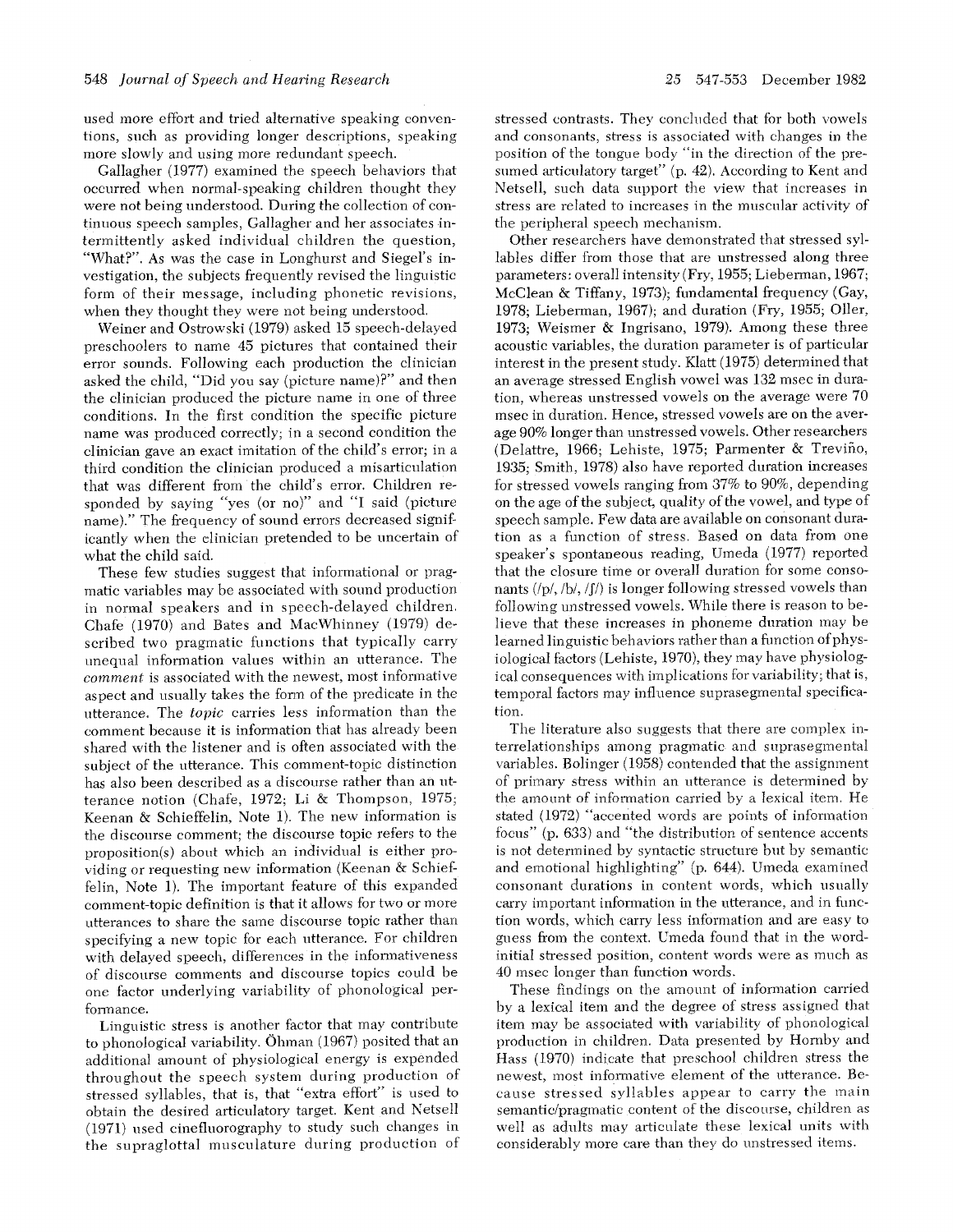The purpose of the present study was threefold. First, because of the difference in the degree of informativeness inherent in comments and topics, data were collected to determine whether children with delayed speech differ in their use of four natural phonological processes during spontaneous production of these two pragmatic functions. Second, the effect of two types of linguistic stress, independent of pragmatic function, on correct phoneme production was inspected. Third, the combined effect of pragmatic function and linguistic stress on natural phonological process was assessed. Overall, our purpose in this study was to test a hypothesis suggested in the previous literature review: Do speech-delayed children have fewer phonological simplifications when they produce new information (comments) with greater stress?

### METHOD

#### *Subjects*

Subjects were five children (four boys, one girl) with delayed speech, who have been followed in a longitudinal study of natural process dissolution (Shriberg & Kwiatkowski, Note 3). Transcripts used for the present study were obtained from speech samples taken when the subjects were aged 4:9-6:7, with a mean age of 5:10. All children were attending preschool or elementary school and were receiving speech therapy at the time of sampling. None of the children presented any known oral-motor, hearing, or intellectual deficit, as determined by oral-peripheral examination, hearing screening, and teacher-clinician estimate, respectively.

Delayed speech has been proposed as a classificatory term by Shriberg and Kwiatkowski (1982). Essentially, children with delayed speech continue to use phonological processes characteristic of Stage III of speech development (Ingram, 1976) beyond expectations for their chronological age. In contrast, children with *residual articulation errors* have yet to complete their phonetic inventory, which is characteristic of Ingram's Stage IV. Neither term makes assumptions about etiological loci for so-called "functional" delay (Bankson, 1980). The term *natural process dissolution* follows from Stampe's (1973) conception of speech development. We currently favor a related view, that normal speech development and improvement in speech therapy reflect increasing cognitive constraints on speech output. The child's surface forms eventually match his or her assumedly adultlike underlying forms due to the dissolution of natural phonological processes. Precise description of dissolution within each process and eventual understanding of pragmatic factors that motivate dissolution are long-term research goals related to the present study.

## *Procedures*

#### PHONOLOGICAL PROCESS ANALYSIS

Four 15-min continuous speech samples were

analyzed for each child. Speech samples had been recorded on a Nagra III audiotape recorder with an Electro Voice 601 microphone. Samples were obtained over an 18-month period, with an interval of approximately 4 months between each recording period. At each session, held in a speech clinic, the same examiner conversed with the child to obtain 110-150 spontaneous utterances. Conversation centered on home and school activities as well as activities suggested by toys and pictures.

All monosyllabic nouns, pronouns, and verbs from each transcript were phonetically transcribed and entered for coding if they contained one of nine singleton target phonemes:  $\frac{f}{f}$ ,  $\frac{f}{s}$ ,  $\frac{s}{s}$ ,  $\frac{s}{s}$ ,  $\frac{s}{s}$ ,  $\frac{s}{s}$ ,  $\frac{s}{s}$ ,  $\frac{s}{s}$ ,  $\frac{s}{s}$  or  $\frac{s}{s}$ . These phonemes were selected for analysis because each was in the variable stage of production for these children, defined as being produced correctly on 20-85% of occurrences. To control for structural and morphophonemie effects, words containing nontarget clusters or targets that carried morphological functions (e.g., plurality) were not included in the analysis. Across the five subjects the mean percentage of correct occurrence of the nine phonemes ranged from 46 to 78% with an overall mean of 62%.

A natural process analysis was performed on the 412 words (approximately 80 words per child) that met the above criteria, following a procedure described by Shriberg and Kwiatkowski (1980). The four natural phonological processes relevant for the nine phonemes of interest were Final Consonant Deletion, Stopping, Palatal Fronting and Velar Fronting. Complete coding rules and rationale are provided in Shriberg and Kwiatkowski (1980). Briefly, target words were coded as indicating one or more of the four phonological processes as follows: *Final Consonant Deletion* was coded if any one of the nine target phonemes was deleted in the final position of topics and comments, for example, [kæ] for *cat*. *Stopping* was coded if /f/, /v/, /s/, /z/, /f/, /tf/, or /d3/ was replaced by any phonemic stop, for example,  $[t\overline{oup}]$  for *soap. Palatal Fronting* was coded if /f/, /tf/, or /d3/ was replaced by any more anterior phoneme, for example, [Ou] for *shoe. Velar Fronting* was coded if/k/or/g/was replaced by/t/or/d/, for example, [ti] for *key.* 

*Reliability assessment*. The tape recorded speech samples had been phonetically transcribed for the Shriberg and Kwiatkowski study (Note 3) by a speechlanguage pathologist with considerable experience in narrow phonetic transcription. The transcriber was naive to all questions in the present study. To determine reliability for broad phonemic transcription of the words in the study, the first author phonetically transcribed 41 of the target words (9 topics, 32 comments) randomly selected from the transcripts of two of the five children. Whole-word agreement between the original transcriber and the first author for these 41 words (10% of the total sample) was 87%.

## PRAGMATIC FUNCTION ANALYSIS

The first author and an experienced speech-language pathologist made independent judgments of the pragma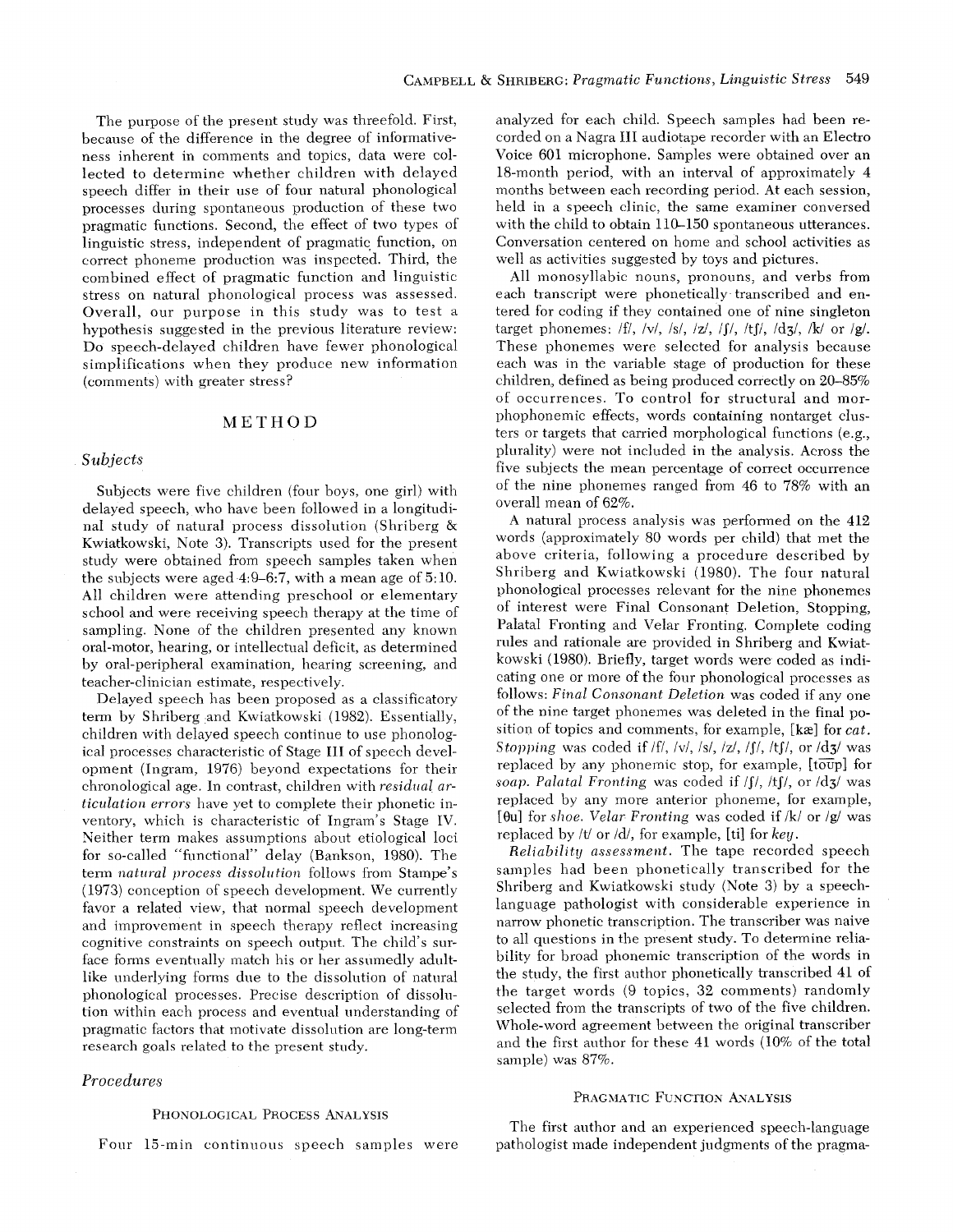tic function of each word in the discourse. Approximately 206 words were judged by each clinician. The pragmatic functions of interest in this paper were discourse topic and discourse comment. Crystal's (1980) definition *of discourse* as a "continuous stretch of (especially spoken) language larger than a sentence" (p. 114) was used to determine pragmatic function. Topics and comments were defined in relation to the discourse rather than the sentence (Keenan & Schieffelin, 1976). This decision was particularly appropriate because the children often did not use complete sentences. The *discourse topic,* in the present context, was defined as the presupposed or old information. The *discourse comment*  was defined as the newest, most informative aspect of the discourse. For example, for one child who was talking about going different places the word *go* was a discourse topic in the sentence "I don't go on the bus." Going places remained the topic until the topic changed to the child's family. In the sentence "and we all go and eat breakfast" *we* became the discourse topic and go became a comment beeanse it described what the family was doing. In the present study there was only one topic per discourse. Other words (nouns, pronouns, or verbs) produced within the discourse were considered comments on the topic. Seldom was the same word used as both a topic and a comment in the same sample, and there were no cases of repeated productions of a topic within the same discourse. Because children assumed rather than restated the discourse topic, only 19% or 79 of the target words were topics, whereas 8I% or 333 target words were comments.

*Reliability assessment.* From the original tapes 40 words were selected randomly for categorical assignment as part of the discourse topic or comment. Each word was categorized by the first author and an experienced language clinician. Interjudge agreement was 97%. For an estimate of intrajudge agreement, these same 40 words were categorized again by both clinicians at a later date. Intrajudge agreement for both clinicians was 93%.

#### STRESS TYPE ANALYSIS

To obtain ratings of linguistic stress, a tape containing 71 topics and 305 comments was constructed from 20 original tapes. Topics and comments were embedded in utterances ranging from two to nine words in length. All the words in the pragmatic analysis were included in this second (stress) analysis, with the exception of 36 single word utterances. Dubbing and editing of utterances containing these topics and comments from the original 20 tapes onto the experimental tape was accomplished by feeding the output of a Sony TC-270 audiotape recorder into a Crown 800 audiotape recorder.

*Training Session.* Two speech-language pathologists with experience in listening studies were trained to determine the type of stress used during production of topics and comments. During a 1-hour training session, definitions and examples of two types of stress were presented to each judge. The two stress classifications used were primary stress and nonprimary stress. Primary

*stress* was defined as the strongest word in a spoken utterance. Words produced with primary stress differed from words produced with nonprimary stress in one or all of the following suprasegmental characteristics: greater loudness, higher pitch, and increased length. *Nonprimary stress* was defined as any stress type that is not primary, including secondary, tertiary, and minimal stress types. A training tape consisting of 12 utterances, totaling 67 words, was presented individually to each judge. Judges were instructed to categorize each word in the 12 utterances as having primary or nonprimary stress. A word-by-word analysis of the 67 words judged for stress type by both judges yielded an interjudge agreement of 87%.

*Listening session.* Seven days following the training session, a listening session for both judges was held in a listening laboratory. The experimental tape was presented via a Sony ER-740 tape recorder that fed two listening booths equipped with Koss Pro 20 headphones. There were 376 utterances randomized and put into two groups. A written list of 188 utterances was prepared for each judge and served as a scoring sheet. Judgments were made individually, and each judge could listen to a given utterance up to three times before making a final decision.

*Reliability assessment.* During the listening session 50 utterances were presented twice to both judges to determine interjudge and intrajudge agreement for stress adjustments. These 50 utterances had been selected randomly from the total sample and placed in random order on the tape. Utterances consisted of 15 topics and 59 comments, respectively 21% and 19% of the utterances representing each pragmatic function. Intrajudge agreements were 94% and 96%. Interjudge agreement was 86%.

## *Data Reduction*

The percentage of occurrence of Final Consonant Deletion, Stopping, Palatal Fronting, and Velar Fronting on all potential lexical items was calculated for each child. This was accomplished for each process by dividing the total number of process occurrences by the potential number of occurrences. Percentage of occurrence of each phonological process was then cross-tabulated with pragmatic fimetion (topic and comment words) and stress type (primary, nonprimary). Because of the disproportionate number of topics and comments and the small number of subjects in this study, arc sine transformations (Kirk, 1968, p. 66) were used to normalize the sample variance for all statistical tests. For clarity, however, all figures are expressed in percentage values.

#### RESULTS

## *Pragmatic Function*/Stress Type and Phonological *Processes*

Figure la shows the percentage of occurrence of the four natural phonological processes in comments and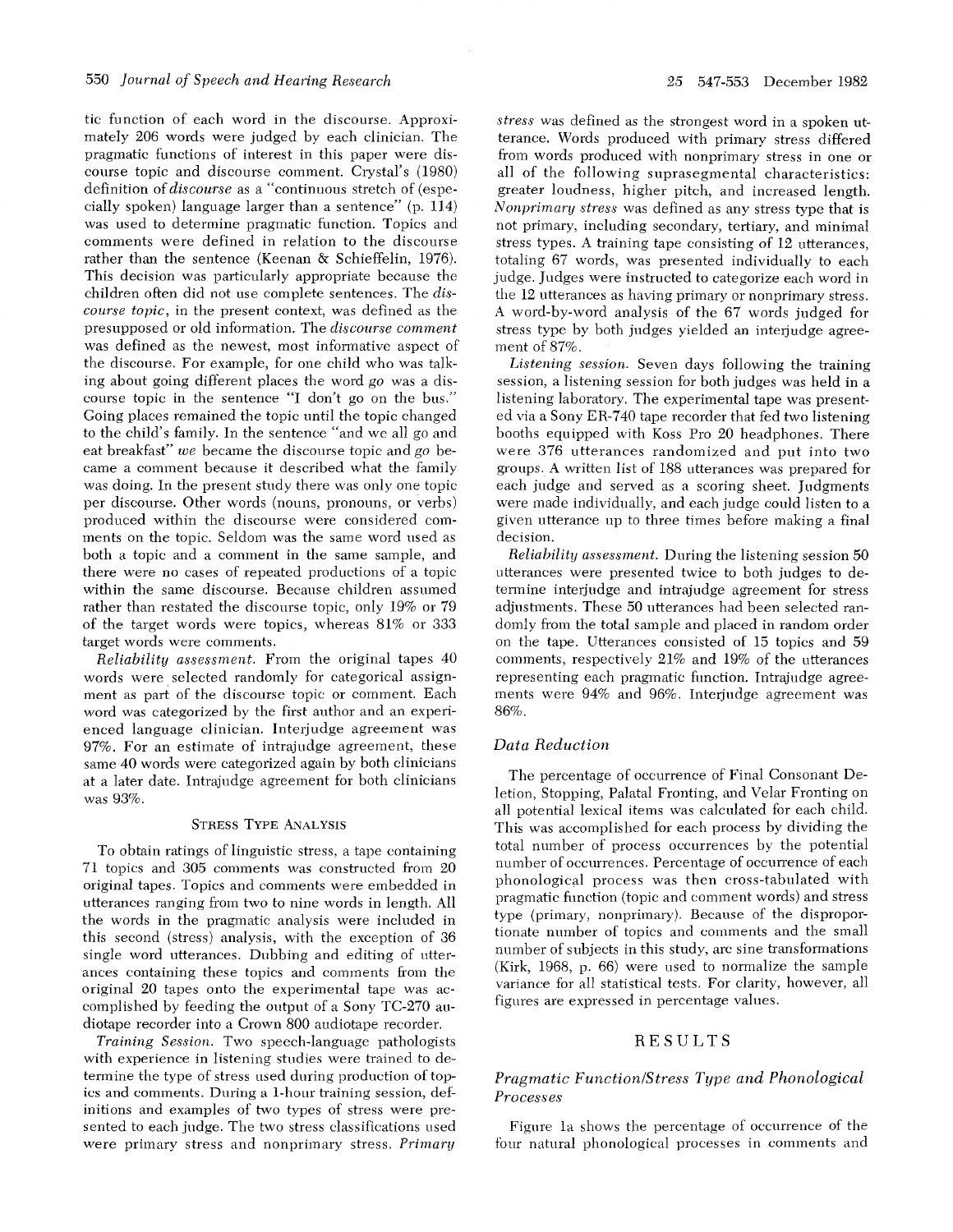topics across all five children. These data indicate that process usage occurred less frequently during production of comments than of topics  $(t = 3.65, df = 4, p <$ .03). Figure lb shows the percentage of occurrence of natural phonological processes in words with primary stress compared to those with nonprimary stress. Percentage of occurrence of natural processes was descriptively lower in words produced with primary stress; the means difference approached statistical significance  $(t =$ 2.61;  $df = 4$ ,  $p < .06$ ).



FIGURE 1. Percent occurrence of four natural phonological processes in five speech-delayed children (a) by pragmatic function and (b) by linguistic stress.

## *Associations among Pragmatic Function, Stress Type, and Phonological Processes*

*Group data.* A repeated-measures t test (Kirk, 1968, p. 74) was used to test the main hypothesis of differences in the proportion of phonological process occurrence among the four pairwise comparisons. An alpha level of .05 (two-tailed) was originally selected as the criterion for statistical significance. Because there were four a priori contrasts of interest, a family-wise alpha level was calculated by dividing the original value of .05 by the number of contrasts. This resulted in a statistical criterion of  $p < .01$  (two-tailed). A t value of 3.05 ( $df = 12$ ) was needed to reach statistical significance at the .01 level. As indicated in Figure 2, mean differences for three of the four contrasts exceeded this value. The first two contrasts indicate that natural phonological processes occurred significantly less often when both comments ( $t = 4.86$ ) and topics ( $t = 3.79$ ) were produced with primary stress. The next contrast indicates that natural phonological processes occurred significantly less often on comments than topics  $(t = 3.07)$  for words produced with primary stress. The final contrast indicates the same trend as the previous one, but differences in group means failed to reach statistical significance  $(t)$  $= 1.99$ ).

*Child and process data.* Figure 3 is a presentation of data for each of the five children. For all children, natural processes occurred least often on words pro-



FIGURE 2. Associations among pragmatic function, linguistic stress, and natural phonological processes in five speechdelayed children. The left panel illustrates the data by pragmatic function; the right panel illustrates the same data by linguistic stress. Statistically significant contrasts are marked with an asterisk.

duced with primary stress. Figure 4 is a display of data for each of the four natural processes. For all natural processes, simplifications were proportionally least frequent on words produced with primary stress.

#### *Summary*

In this sample of speech-delayed children, natural phonological processes occurred proportionally less often during production of comments (10%) than topics (42%), and process occurrence was less frequent in words produced with primary stress (7%) than words



FIGURE 3. Percent occurrence of four natural phonological processes for each of five speech-delayed children.



FIGURE 4. Associations among pragmatic function and linguistic stress for each of four natural phonological processes for five speech-delayed children.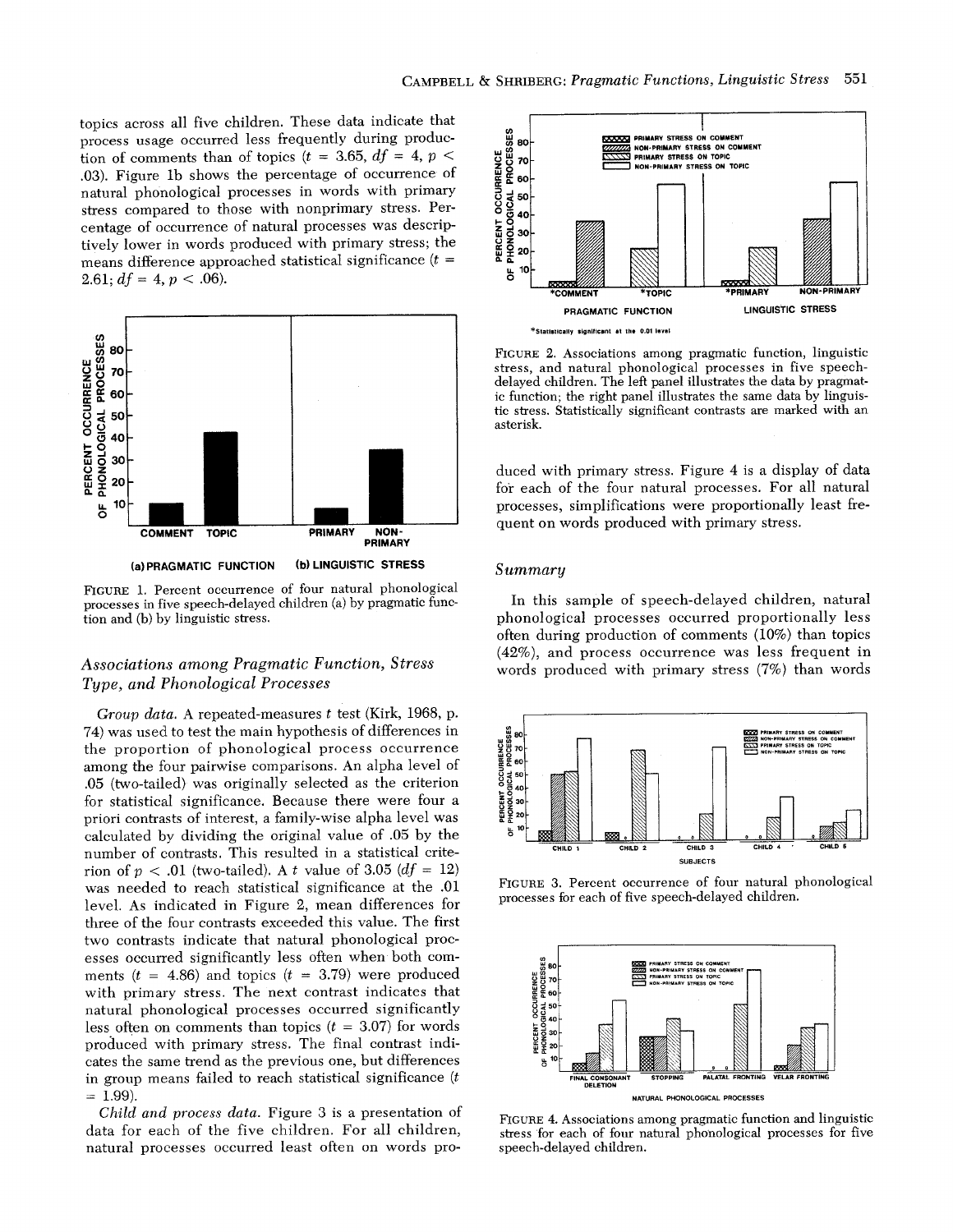produced with nonprimary stress (34%). Analysis of the combined effects of pragmatic function and stress type on natural phonological proeess oecurrenee indicated that when both comments and topics were produced with primary stress, fewer simplifications occurred (3%) and 21%, respectively) than when these pragmatic functions were produced with nonprimary stress (36% and 56%, respectively). This trend was eonsistent in the grouped data, at the level of individual children, and for all four natural phonological processes.

## DISCUSSION

These findings support the position that pragmatic and stress variables are associated significantly with phonological performance. For general theories of speech production, these data suggest that such variables, along with syntactic and semantic variables, are important inputs to organization plans for speech (e.g., Kozhevnikov & Chistovitch, 1965).

For theories of normal and delayed acquisition of speech, these data raise many questions which could not be tested with this small data set. One question is whether these data might be viewed as evidence for Stampe's (1973) notions concerning the eventual "suppression" of natural phonological processes. Stampe's view of phonological development posits that limiting, ordering, and suppression of phonological processes occur as children eventually use the surface forms of the adult ambient language. Stampe argues that children have the correct underlying forms, as indeed our subjects seemed to because their surface forms were not always reduced (i.e., 20-85% correct was an entrance requirement). Stampe did not deal explicitly with the question, What variables motivate these mechanisms in phonological development? We could speculate that pragmatic concerns (i.e., the need to be informative) and stress parameters (i.e., changes in intensity, frequency, and/or duration) provide this source of interpersonal motivation and physiological impetus for eventual suppression of phonological processes. A strong test of this interpretation, one not possible in this data set, would be to calculate precisely where each phonological simplification occurred in relation to children's baseline frequency of occurrence of simplification. For example, for children who almost always delete final consonants, what percentage of final consonant inclusions oceur on words that are comments or on words with primary stress? Support for the psychological reality of the suppression hypothesis would require that those few lexical items that were artieulated correctly were important pragmatically (comments) or said with primary stress.

Another provoking question concerns the influence of intensity,-frequency, and durational components on phonological process occurrence. For children of this age, we might speculate that the duration eomponent might be of paramount interest. Increased durations reported for normal children's and adults' phonemes in stressed syllables (Smith, 1978) and in words carrying

greater information (Umeda, 1977) suggest testable hypotheses. One possibility is that increased durational values for stressed/informative words place timing constraints on segmental specification. Thus, increased durational values for stressed words may motivate selection of a phoneme that accommodates the required temporal constraints. During production of the stressed word *dog,*  for example, the lengthened vowel before the final voiced obstruent may impel a closed syllable in order to realize the organizational time plan for the syllable. If *dog* is unstressed, an open syllable may be sufficient. Such questions may be explored readily in appropriate natural speech samples and in experimental protocols containing tokens not available in the present data set. Ideally, an analysis might inspect the same lexieal item said in each of the four pragmatic/stress categories.

It should be emphasized that a number of other linguistic variables may have been interactive in these data. Bates and MaeWhinney (1979) presented a variety of grammatical components that are associated with topiccomment and linguistic stress fimctions. This list ineludes aspects of lexieal selection, sentence embedding, and word order, among others. Furthermore, the location of the target word in the sentence has also been closely related to the marking of certain pragmatie forms and the assignment of linguistic stress. Finally, as Kent and Netsell (1971) noted, various types of stress (e.g., lexieal, emphatic, sentence, and phrase) may have different effeets on speech production. Combinations of these linguistic components, as well as such articulatory variables as phonetic eontext, could be associated with differential phonological simplification of underlying forms that are marked pragmatically as topics or are unstressed.

Until appropriate studies yield data on questions discussed in this paper, clinical practice with speechdelayed children will continue in the search for effective ways to implement pragmatic and suprasegmental variables in management programming. We suspect that pragmatic and stress influences are major components underlying both spontaneous self-correction and suecessful management techniques.

### ACKNOWLEDGMENTS

We thank Joan Kwiatkowski for the continuous speech samples, Rhea Paul for judging pragmatic function, and Tom Klee and Anne J. Smith for judging linguistic stress and for helpful comments on the manuscript. Constructive manuscript comments were also provided by Robin Chapman, Chris Dollaghan, O. T. Kenworthy, and Gary Weismer.

## REFERENCE NOTES

- 1. KEENAN, E. O., & SCHIEFFELIN, B. B. *Discontinuous discourse.* Paper presented at the American Anthropological Meeting, San Franciseo, 1975.
- 2. PANAGOS, J., KELLEHER, M., & KLICH, R. Syntactic and lexi*cal phonological influences of children's' misarticulations.*  Unpublished manuscript, 1977. (Mimeographed).
- 3. SHRIBERG, L., & KWIATKOWSKI, J. A longitudinal study of *natural process dissohttion.* (Manuscript in progress.)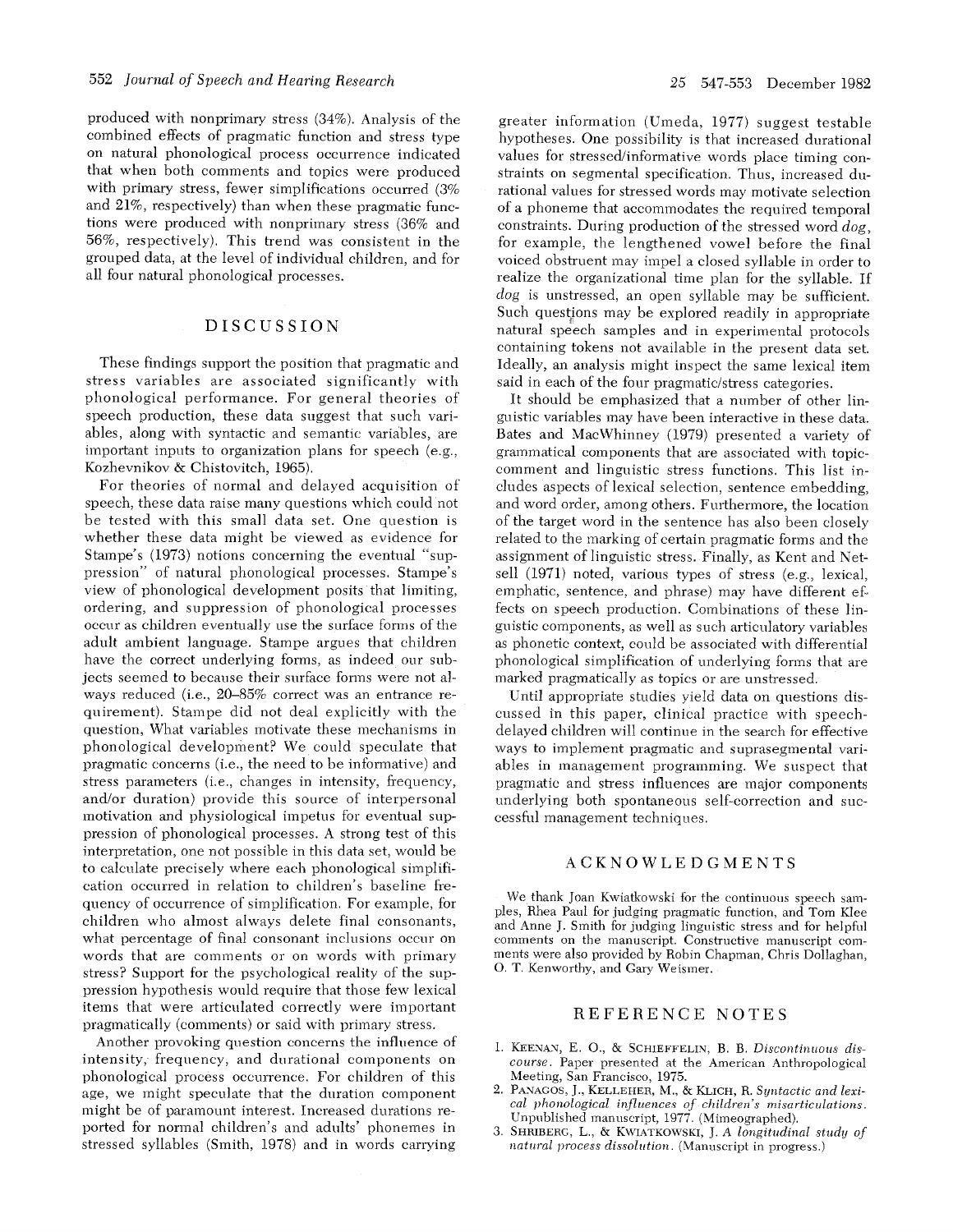## **REFERENCES**

- BANKSON, N. *Whatever happened to functional articulation disorders?* Paper presented to the Annual Convention of the American Speech-Language-Hearing Association, Detroit, November 1980.
- BATES, E., & MACWHINNEY, B. A functionalist approach to the acquisition of grammar. In E. Ochs & R. Schieffelin (Eds.), *Developmental pragmaties.* New York: Academic Press, 1979.
- BOLINGER, D. Stress and information. *American Speech,* 1958, *33,* 5-20.
- BOLINGER, D. Accent is predictable (If you're a mind reader). *Language,* 1972, *48,633-644.*
- CHAFE, W. L. *Meaning and the structure of language.* Chicago: University of Chicago Press, 1970.
- CHAFE, W. L. Discourse structure and human knowledge. In J. B. Carroll & R. O. Freedle (Eds.), *Language comprehension and the acquisition of knowledge.* Washington, DC: Winston & Sons, 1972.
- CRYSTAL, D. A first dictionary of linguistics and phonetics. Boulder, CO: Westview Press, 1980.
- DELATTRE, P. A comparison of syllable length conditioning among languages , *International Review of Applied Linguistics,* 1966, 4, 183-198.
- FRY, D. B. Duration and intensity as physical correlates of linguistic stress. *Journal of the Acoustical Society of America,*  1955, *27,765-769.*
- GALLAGHER, T. Revision behaviors in the speech of normal children developing language. *Journal of Speech and Hearing Research,* 1977, *20,303-318.*
- GALLAGHEB, T., & SHRINER, T. Artieulatory inconsistencies in the speech of normal eildren. *Journal of Speech and Hearing Research,* 1975, *18,* 168-175. (a)
- GALLAGHER, T., & SHRINER, T. Contextnal variables related to inconsistent /s/ and /z/ production in the spontaneous speech of children. *Journal of Speech and Hearing Research,* 1975, *18,623-633.* (b)
- GAY, T. Physiological and acoustic correlates of perceived stress. *Language and Speech,* 1978, *21,347-353.*
- HORNBY, P., & HASS, W. Use of eontrastive stress by preschool children. *Journal of Speech and Hearing Research,* 1970, *13,*  395-399.
- INGRAM, D. *Phonological disability in children.* New York: Elsevier, 1976.
- KEENAN, E. O., & SCHIEFFELIN, B. B. Topic as a discourse notion: A study of topic in the conversations of children and adults. In C. Li (Ed.), *Subject and topic.* New York: Academic Press, 1976.
- KENT, R. D., & MINIFIE, F. D. Coarticulation in recent speech production *models.Journal of Phonetics,* 1977, 5, 115-133.
- KENT, R. D., & NETSELL, R. Effects of stress contrasts on certain artieulatory parameters. *Phonetica,* 1971, *24,* 23-44.
- KIRK, R. Experimental design: Procedures for the behavioral *sciences.* Belmont, CA: Brooks/Cole, 1968.
- KLATT, D. H. Vowel lengthening is syntactically determined in a connected *discourse.Journal of Phonetics,* 1975, *3,129-140.*
- KOZHEVNIKOV, V. A., & CHISTOVITCH, L. A. *Speech: Articulation and perception (English translation).* Washington, DC: US Department of Commerce, Joint Publications Research Service, 1965.

LEHISTE, I. *Suprasegmentals.* Cambridge: MIT Press, 1970.

- LEHISTE, I. Some factors affecting the duration of syllable nuclei in English. In *Proceedings of the First Salzberg Conference on Linguistics,* Salzberg, Austria, 1975.
- LI, C. N., & THOMPSON, S. A. The semantic function of word order: A case study in Mandarin. In C. Li (Ed.), *Word order and word change.* 1975.
- LIEBERMAN, P. *Intonation, perception and language.* Cambridge: MIT Press, 1967.
- LONGHURST, T., & SIEGEL, G. Effects of communication failure on speaker and listener behavior. *Journal of Speech and Hearing Research,* 1973, *16,128-140.*
- MCCLEAN, M., & TIFFANY, W. The acoustic parameters of stress in relation to syllable position, speech loudness, and rate. *Language and Speech,* 1973, *18,283-290.*
- MENYUK, P. Comparison of grammar of children with functionally deviant and normal speech. *Journal of Speech and Hearing Research.,* 1969, 7, 109-121.
- OHMAN, S. Word and sentence intonation: A quantitative model. *Quarterly Progress Report, Speech Transmission Laboratory* (Royal Institute of Technology, Stockholm), 1967, *2-3,* 20-54.
- OLLER, D. K. The effect of position in utterance on speech segment duration in English. *Journal of the Acoustical Society of America, 1973, 54, 1235-1247.*
- PANAGOS, J., QUINE, M., & KLICH, R. Syntactic and phonological influences on children's articulation. *Journal of Speech and Hearing Research,* 1979, *22,* 1235-1247.
- PARMENTER, C. E., & TREVINO, S. N. The length of the sounds of a middle westerner. *American Speech,* 1935, *10,* 129-133.
- PAUL, R., & SHRIBERG, L. D. Associations between phonology and syntax in speech-delayed children. *Journal of Speech and Hearing Research,* 1982, *25,536-547.*
- SHRIBERG, L., & KWIATKOWSKI, J. Natural process analysis *(NPA): A procedure for phonological analysis of continuous speech samples.* New York: Wiley & Sons, 1980.
- SHRIBERG, L., & KWIATKOWSKI, J. Phonological disorders I: A diagnostic classification system. *Journal of Speech and Hearing Disorders,* i982, *42,* '242-255.
- SMITH, B. L. Temporal aspects of English speech production: A developmental perspective. *Journal of Phonetics,* 1978, 6, 37-67.
- STAMPE, D. A dissertation on natural phonology. Unpublished doctoral dissertation, University of Chicago, 1973.
- UMEDA, N. Consonant duration in American English. *Journal of the Acoustical Society of America,* 1977, 61,846-858.
- WEINER, F., & OSTROWSKI, A. Effects of listener uncertainty on articulatory inconsistency. *Journal of Speech and Hearing Disorders,* 1979, 44,487-493.
- WEISMER, G., & INGRISANO, D. Phrase level timing patterns in English: Effects of emphatic stress location and speaking rate. *Journal of Speech and Hearing Research, 1979, 22, 516-533.*

Received July 13, 1981 Accepted December 22, 1981

Requests for reprints should be sent to Lawrence D. Shriberg, Ph.D., Department of Communicative Disorders, University of Wisconsin-Madison, 1975 Willow Drive, Madison, WI 53706.